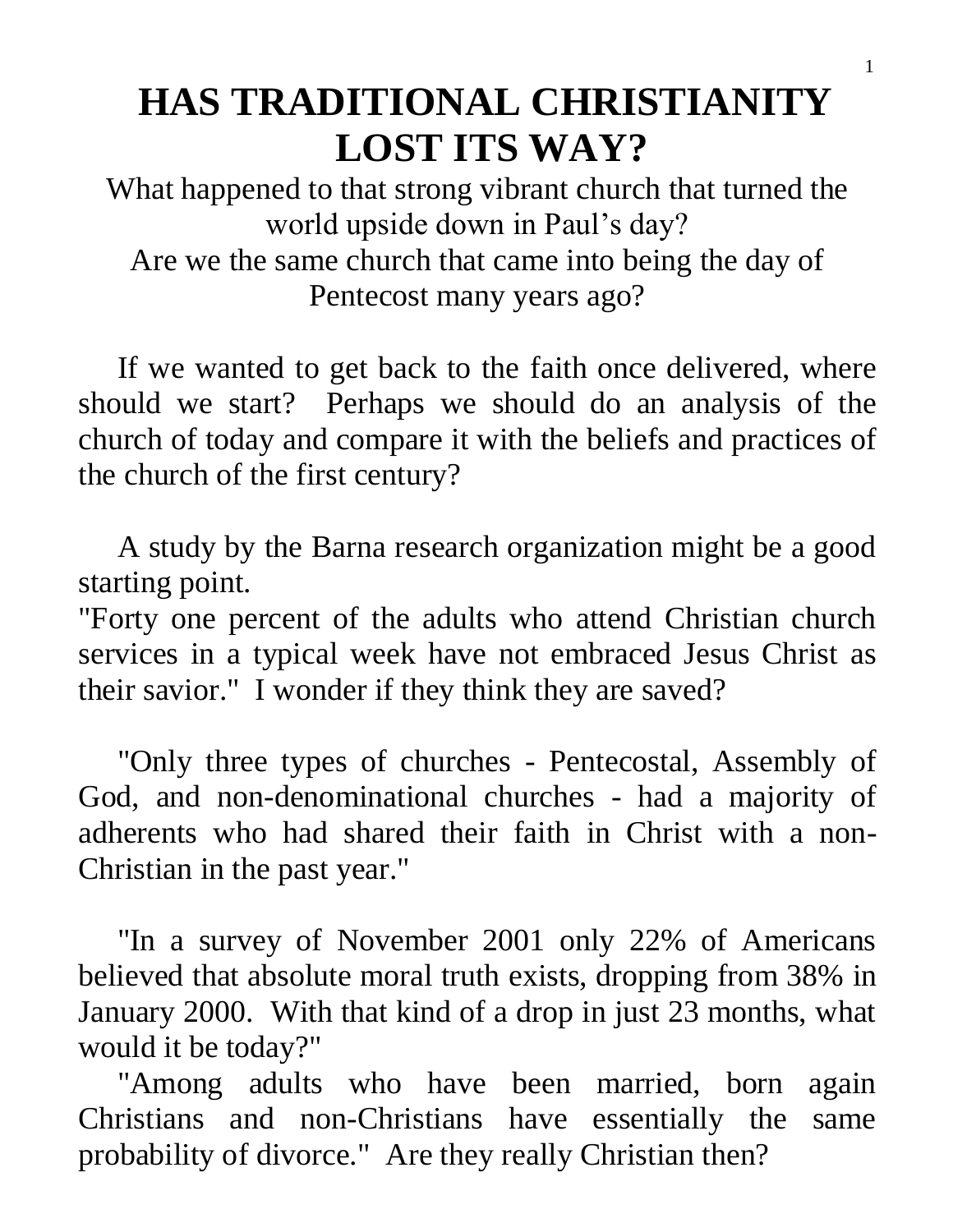"Mormons are more likely to read the Bible during the week than are Protestants or Catholics."

 "Adults who attend charismatic or Pentecostal churches were more likely to possess biblical beliefs than were those attending other Protestant and Catholic churches."

 "Although one-third of all born again adults claim to tithe their income, only 12% actually do so." Isn't that what Ananias and Sapphira did and therefore, was convicted of lying to the Holy Spirit?

 "The percentage of US Hispanics affiliated with the Catholic Church has declined from 68% in 1991 to just 53% today."

 "Less than 1% of Hispanics attend a mainline Protestant church, and less than 1% attend a Baptist church."

 "At least three out of ten born again adults say that cohabitation, gay sex, sexual fantasies, breaking the speed limit or watching sexually explicit movies are morally acceptable behaviors."

 "Since 1993, the number of pastors who say they have the spiritual gifts of preaching/teaching, pastor/shepherd, discernment, and leadership has risen significantly." Then why the disparity among them, their flock, and God's word?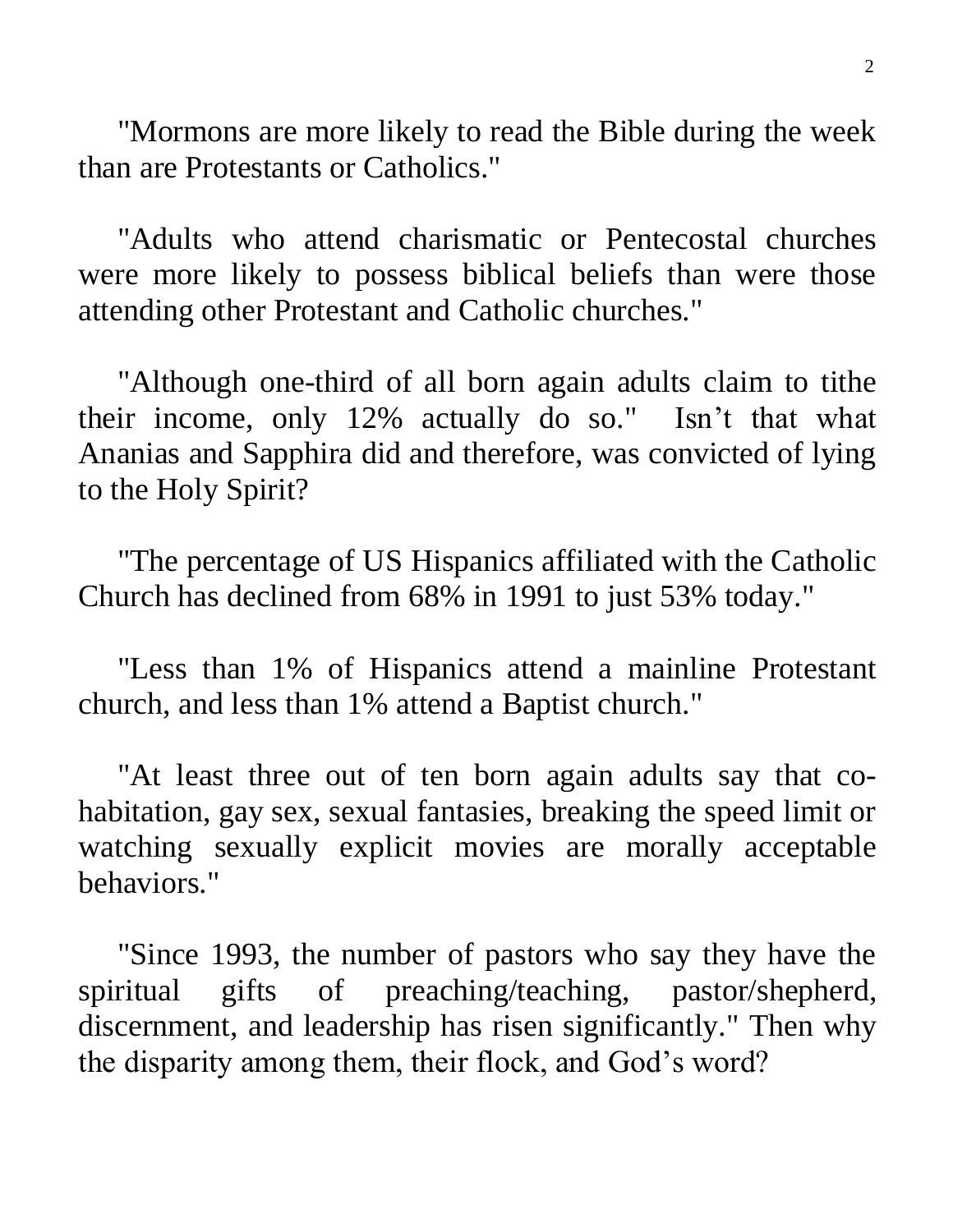That last statement is very interesting in light of what this next survey tells us.

 A survey of ten thousand Protestant ministers by the sociologist Jeffery Hadden revealed that more than 50% did not agree that Jesus was born of a virgin. Over 80% would not agree that Jesus was the Son of God, or that the Bible is the inspired word of God. Perhaps that explains the disparity.

 Considering these findings, is it at all surprising that churches are losing their influence on society and declining in membership? Many have been reduced to the status of a social club rather than a house of worship. They build bigger and better buildings, with more forms of entertainment, and less emphases on the truth of God's word.

 Jeremiah made some revealing comments on a similar problem in his day. Since we as Christians are worshiping the same God, and since God does not change, could we not assume that his statements could apply to us also?

 "I have seen also in the prophets of Jerusalem an horrible thing: they commit adultery, and walk in lies: they strengthen also the hands of evildoers, that none doth return from his wickedness: they are all of them unto me as Sodom, and the inhabitants thereof as Gomorrah" (Jer. 23:14).

"Thus saith the LORD of hosts, Hearken not unto the words of the prophets that prophesy unto you: they make you vain: they speak a vision of their own heart, and not out of the mouth of the LORD. They say still unto them that despise me, The LORD hath said, Ye shall have peace; and they say unto every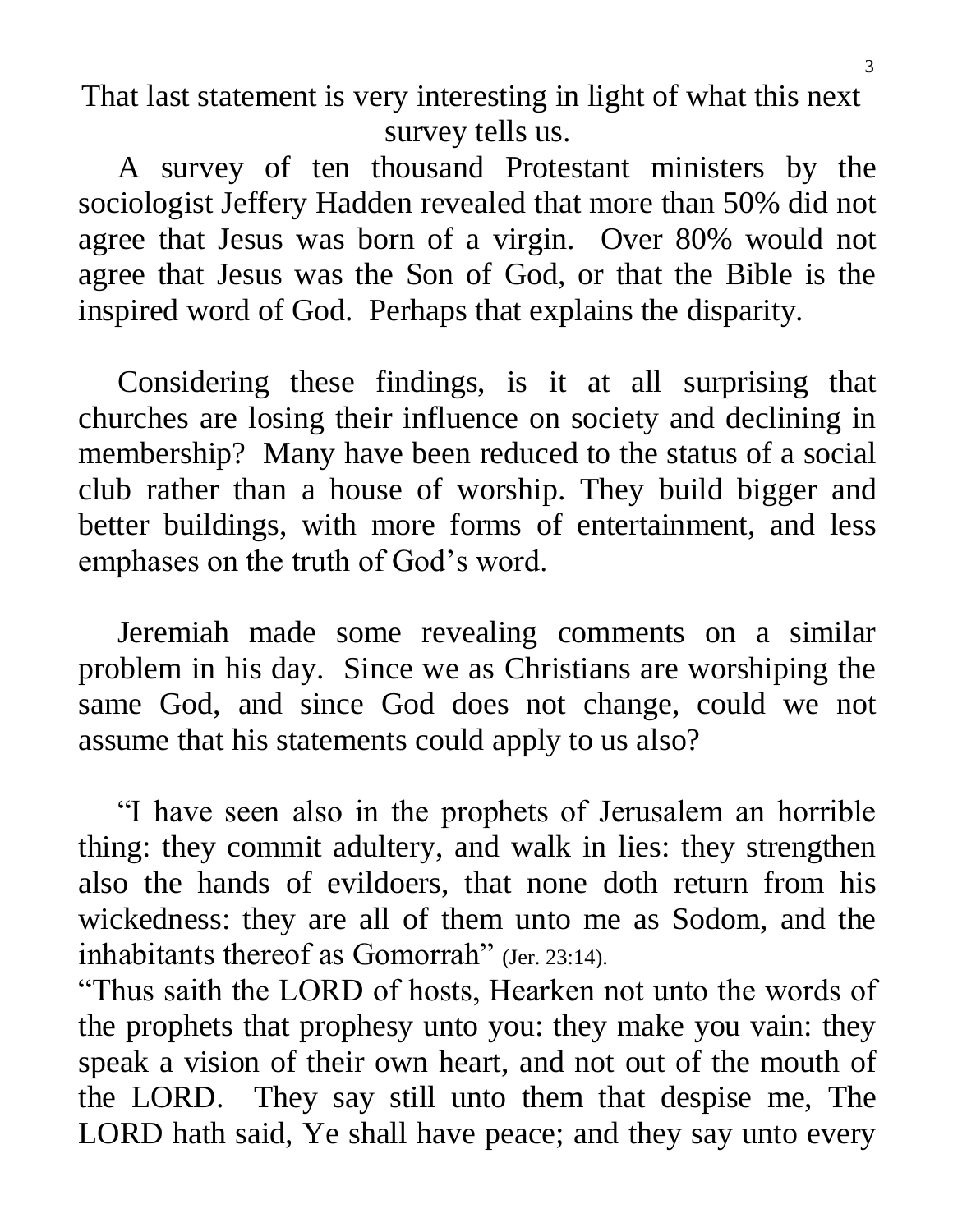one that walks after the imagination of his own heart, No evil shall come upon you" (Jer. 23:16-17).

 The modern version of that might be, "Don't worry about the coming tribulation; you will be raptured before that happens."

Jeremiah 2:19 gives us two major faults that caused Israel to backslide.

 " … thou hast forsaken (abandoned) the LORD thy God, and that my fear is not in thee, saith the Lord GOD of hosts." They had abandoned the Lord and had lost all fear of His judgment for sin. But then, why should we fear God's judgment, after all we have grace; aren't we told grace covers all our sins, regardless?

 Christ warned of the hypocrisy of the religious leaders in his day and referred to it as leavening (Matt. 16:6). Paul berated the Corinthians for being physically unleavened but spiritually leavened (I Cor. 4:18-19).

### **About Leavening**

 Leaven is a type of yeast. It reproduces from within its own body (viviparous) and does not need light to reproduce; therefore it can go about its work in complete darkness undetected. It is a microscopic one-celled fungus that makes up such things as molds, mildews, and mushrooms. It modifies what ever it invades, puffs it up and produces fermentation (rot). Is there a better example of what sin does to a person, a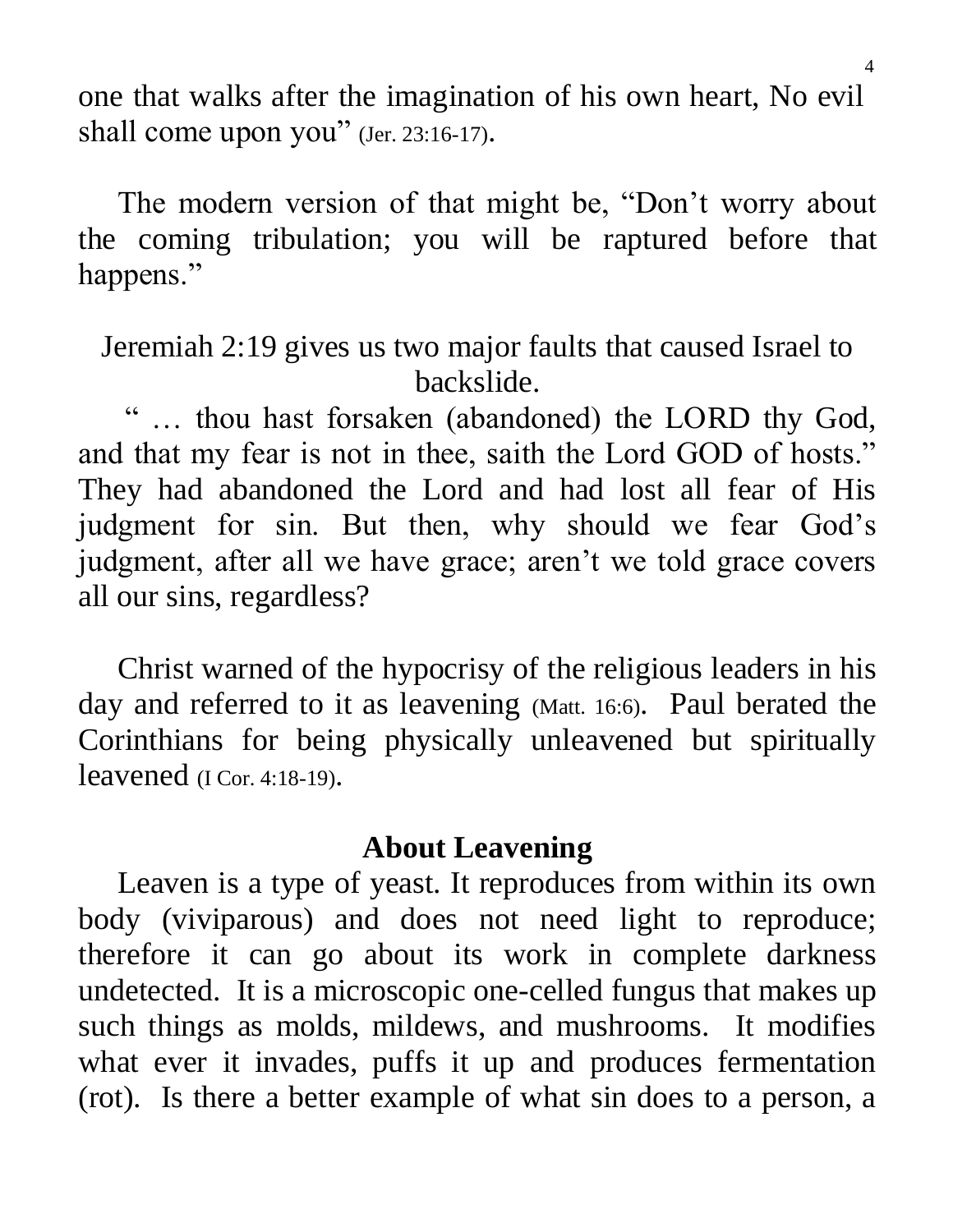church, or a world? No wonder Christ used leavening as a description of sin.

### **The Leavening of The Church**

 Has the leavening of the world contaminated the pure unleavened word of God's truth? But of course, didn't Peter and Jude warn of damnable heresies from false prophets that will creep in unawares?

 We are admonished to "Prove all things; hold fast that which is good (I Thes. 5:21). How then, should we prove all things, by the word of God or by the word of man? Perhaps we should ask ourselves, how many times has man been wrong, always? Nearly always? Most of the time? Take your pick? How many times has God been wrong - ever?

## What did Jesus think of the word of man as opposed to the word of God?

 "Howbeit in vain do they worship me, teaching for doctrines the commandments of men? For laying aside the commandment of God, ye hold the tradition of men, …" (Mark 7:7-8). Jesus considered the commandments of men a worthless and rejected way of worship and an abomination to Him.

 Let's remember what we are told in Proverbs 30:5-6. "Every word of God is pure, …" Also, we are warned, "What thing soever I command you, observe to do it: thou shalt not add thereto, nor diminish from it" (Deut. 12:32).

 Let's compare some instances of God's doctrines and commandments that have been replaced by doctrines and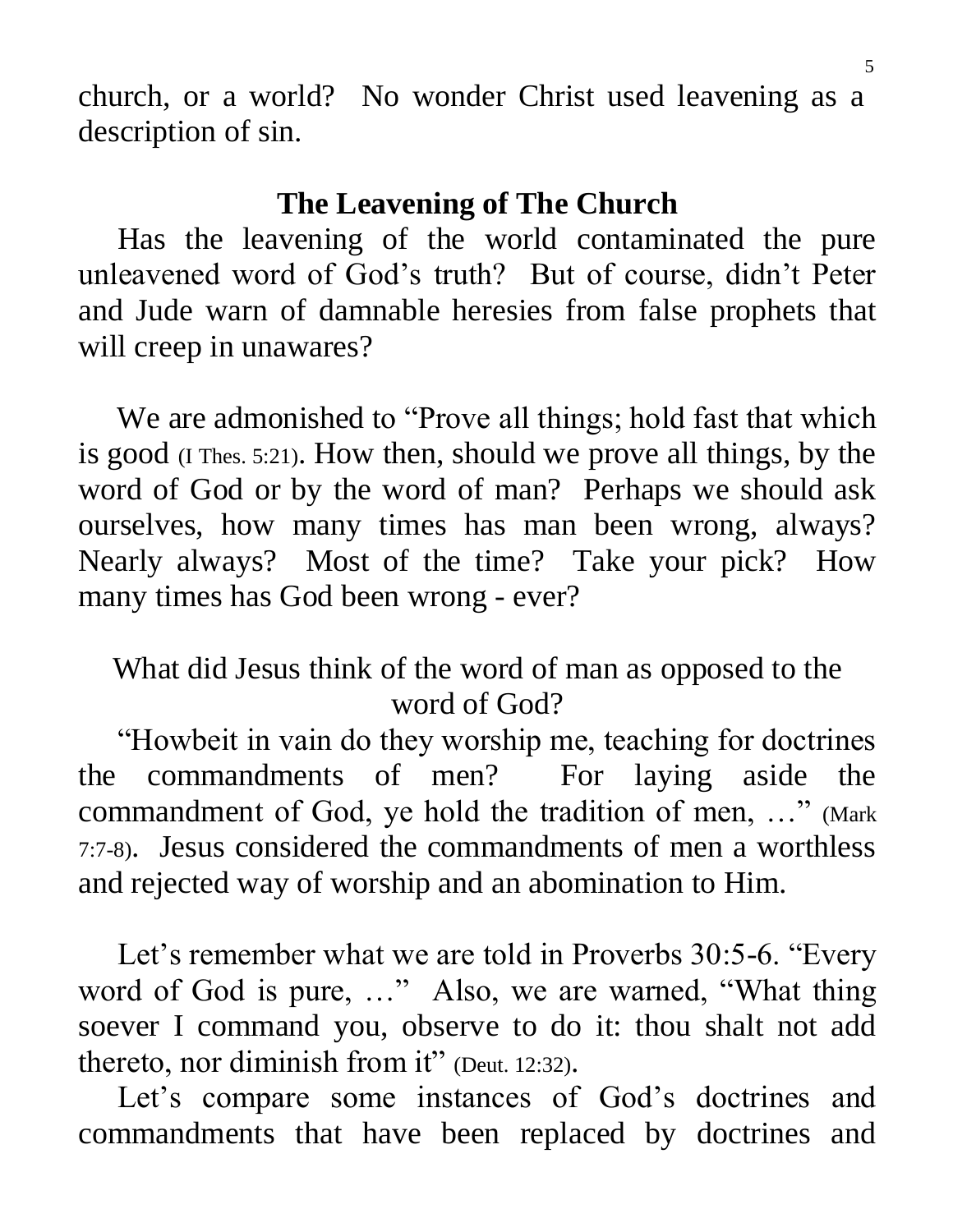commandments of men? I'm telling you nothing new, and I'm sure you could add to this list, these are just a few points to illustrate why the church has lost it's influence on the world.

## **Often heard comments from degreed professors and selfproclaimed experts on the word of God.**

On the subjects of :

## **The Old Testament as compared to the New Man says:**

 The Old Testament is just a bunch of fables passed down from generation to generation and enhanced with each telling, or at best only good for a study of the history of the Jews. It certainly has little bearing on the Christian Church today. One must be very careful not to try to keep those Old Testament laws, precepts and testimonies as you will fall back into a works religion and be in danger of losing your salvation.

## **But God's word says:**

 "All scripture is given by inspiration of God, and is profitable for doctrine, for reproof, for correction, for instruction in righteousness" (II Tim. 3:16). Also, "man shall not live by bread alone, but by every word of God", Jesus' own words as recorded in Luke 4:4.

 Christ defeated Satan by quoting scriptures from the Old Testament; He also verified much of the writings of the Old Testament by His comments on them. Paul described the scriptures as the very oracles of God. A wise man once said, "The New is in the Old concealed, the Old is in the New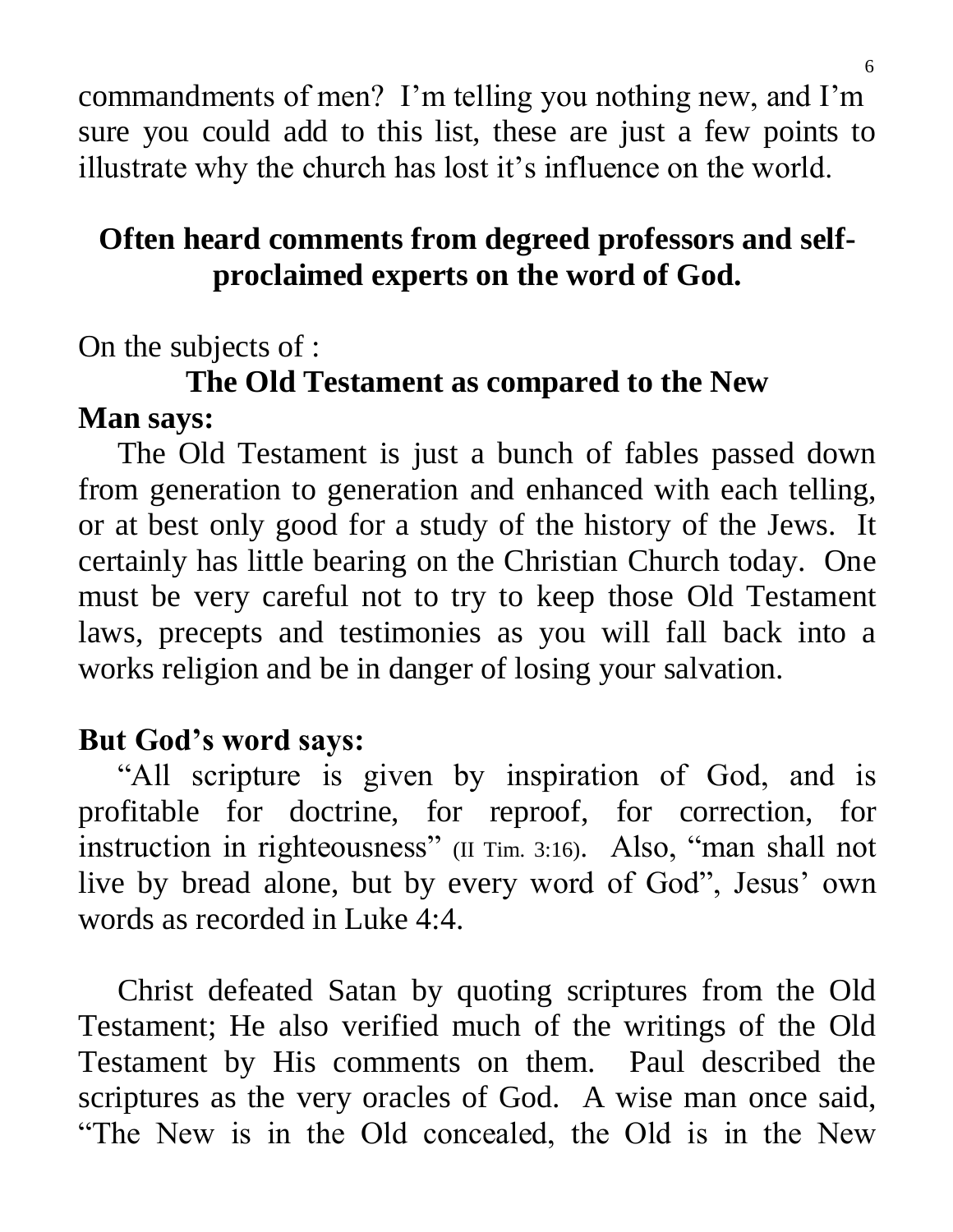revealed." One helps to explain and establish the other, thus, we have the two witnesses necessary to establish a thing (I Tim. 5:19; Deut. 19:15).

Man is wrong again!

## **On Creation**

### **Man says:**

 No God could create this earth in just six days. Perhaps God created it through evolution over billions of years, perhaps starting with a puddle of slime that suddenly begot life, and we all developed from there. (But then, if that's how it happened, is God really necessary?)

## **But God's word says:**

 Ex. 20:11 "For in six days the LORD made heaven and earth, the sea, and all that in them is, and rested the seventh day." (Some argue that God says He recreated the earth in six days, and they may have a point, but that's a discussion for another time). Remember that God is the author and creator of time, also, that time is not necessarily a constant.

 God's creative abilities do not depend on mere man's knowing how it is accomplished. Man is on a need to know basis, trusting God should not depend on us understanding how He did it, but that He did it. Since we do live in an ever expanding universe, reversing the process would of necessity lead us back to a sudden beginning, a point of creation. There are so many, if ands and buts that are unknowable about creation that it's foolish for man to dispute God's word. about it. Man is wrong again!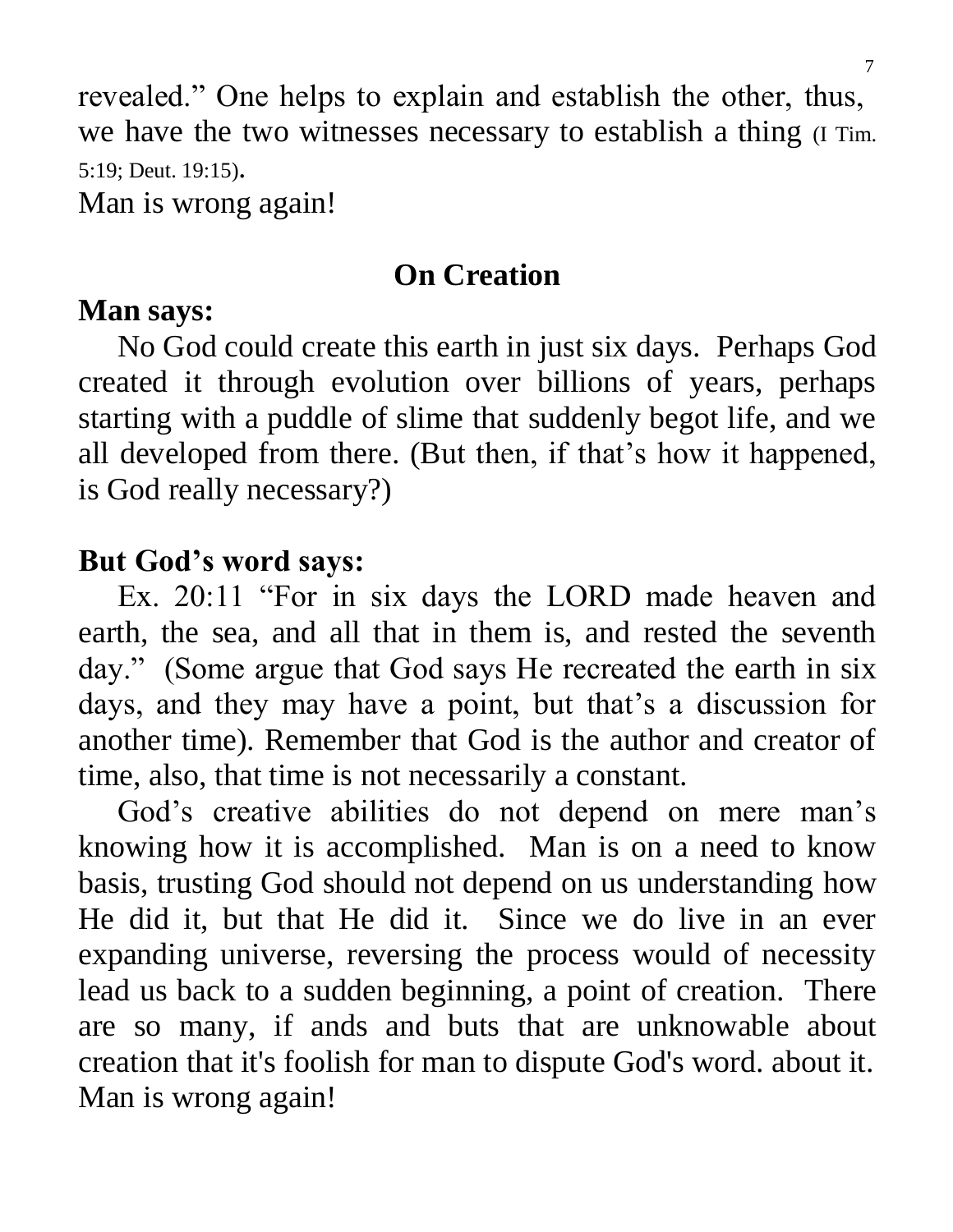## **On the Ten Commandments**

### **Man says:**

 They are a burden no man could bear, therefore they were nailed to the cross. Besides, Christ fulfilled them for us so we don't have to. (By the way, Colossians 2:14 does not say God's commandments were nailed to the cross, rather, it was our sins that were recorded against us that were nailed to the cross). One major denomination even claims the right and the power to eliminate the one about idols and split the tenth into two so that there are still ten. Others claim nine were reinstated in the New Testament, but not God's Sabbath. (Which is not true, but, if it were, why do they think it necessary to restate a commandment for it to be still in effect, consider what happened to the man God sent to Jeroboam when he listened to the false prophet in I Kings 13)?

## **But God's word says:**

 "…all his commandments are sure. They stand fast for ever and ever, and are done in truth and uprightness" (Ps. 111:7-8).

Excerpts from Psalms 119:

98 "Thou through thy commandments hast made me wiser than mine enemies: for they are ever with me.

99 I have more understanding than all my teachers: for thy testimonies are my meditation.

100 I understand more than the ancients, because I keep thy precepts."

104 "Through thy precepts I get understanding: therefore I hate every false way.

105 Thy word is a lamp unto my feet, and a light unto my path."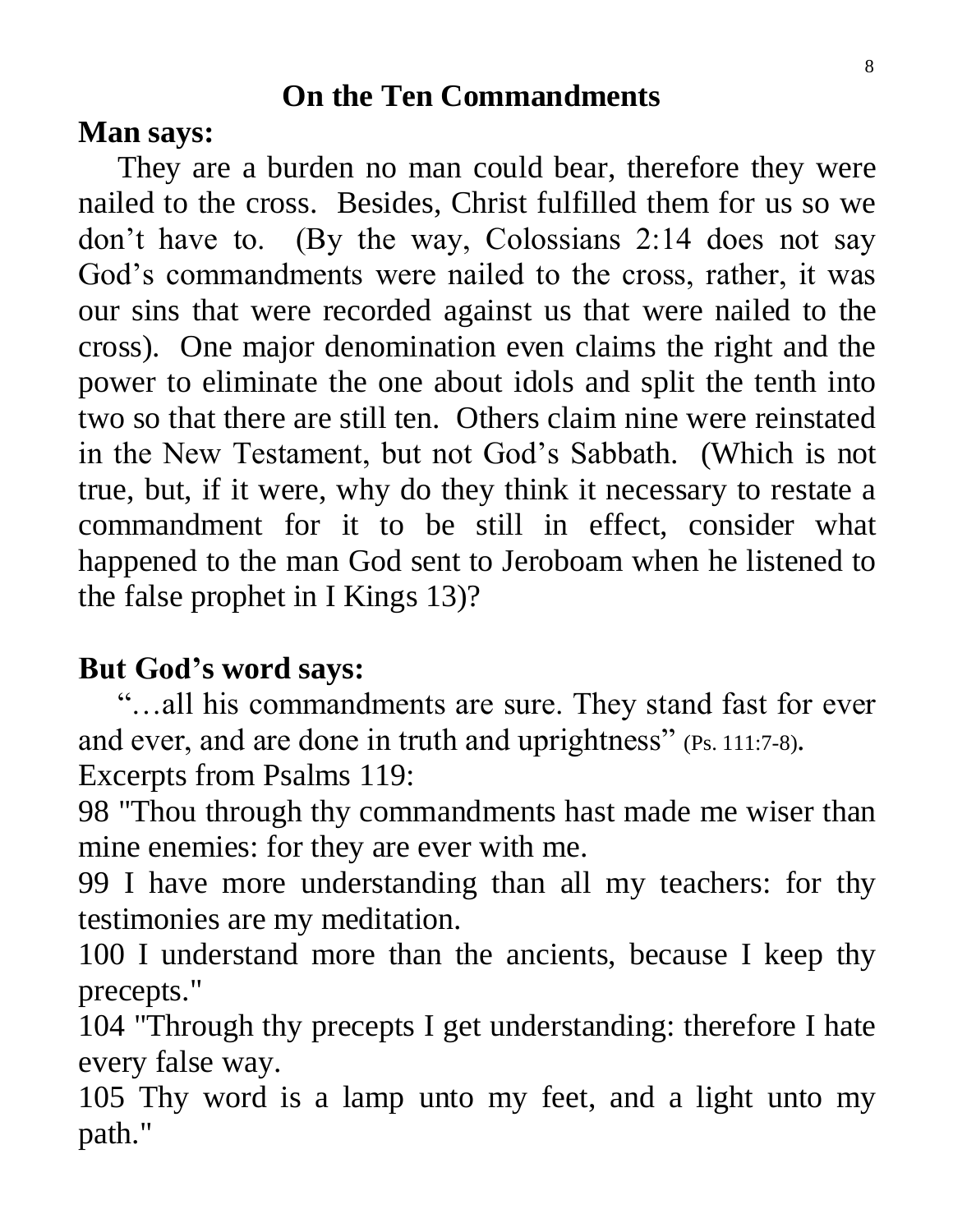165 "Great peace have they which love thy law: and nothing shall offend them."

"Blessed are they that do His commandments, that they may have the right to the tree of life..." (Rev. 22:14).

John said, "He that saith, I know him, and keeps not his commandments, is a liar, and the truth is not in him" (I Jn. 2:1-4).

They are given to man as a guide and instructions for a good long life and were later magnified, clarified and fulfilled (filled full) by Christ (Ex. 20; Isa. 42:21; John 5:17).

And finally in John 14:15 Jesus tells us, "If ye love me, keep my commandments."

Man is wrong again!

### **On God's Sabbath**

### **Man says:**

 "Did the church change the seventh day to Sunday? I answer yes! Did Christ change the day? I answer No!" So stated by J. Cardinal Gibbons; (A blatant blasphemous attempt to change God's perfect law). "The Bible says, 'Remember the Sabbath day to keep it Holy.' The Catholic Church says: 'No. By my divine power I abolish the Sabbath day and command you to keep holy the first day of the week.'"

So stated by T Enright, C.S.S.R in a lecture at Hartford, Kansas, Feb. 18, 1884: (Is this not a commandment of man directly opposing the commandment of God?

 Jesus said, "Full well ye reject the commandment of God, that ye may keep your own tradition" [Mark 7:9] It isn't over yet, Mr. Enright).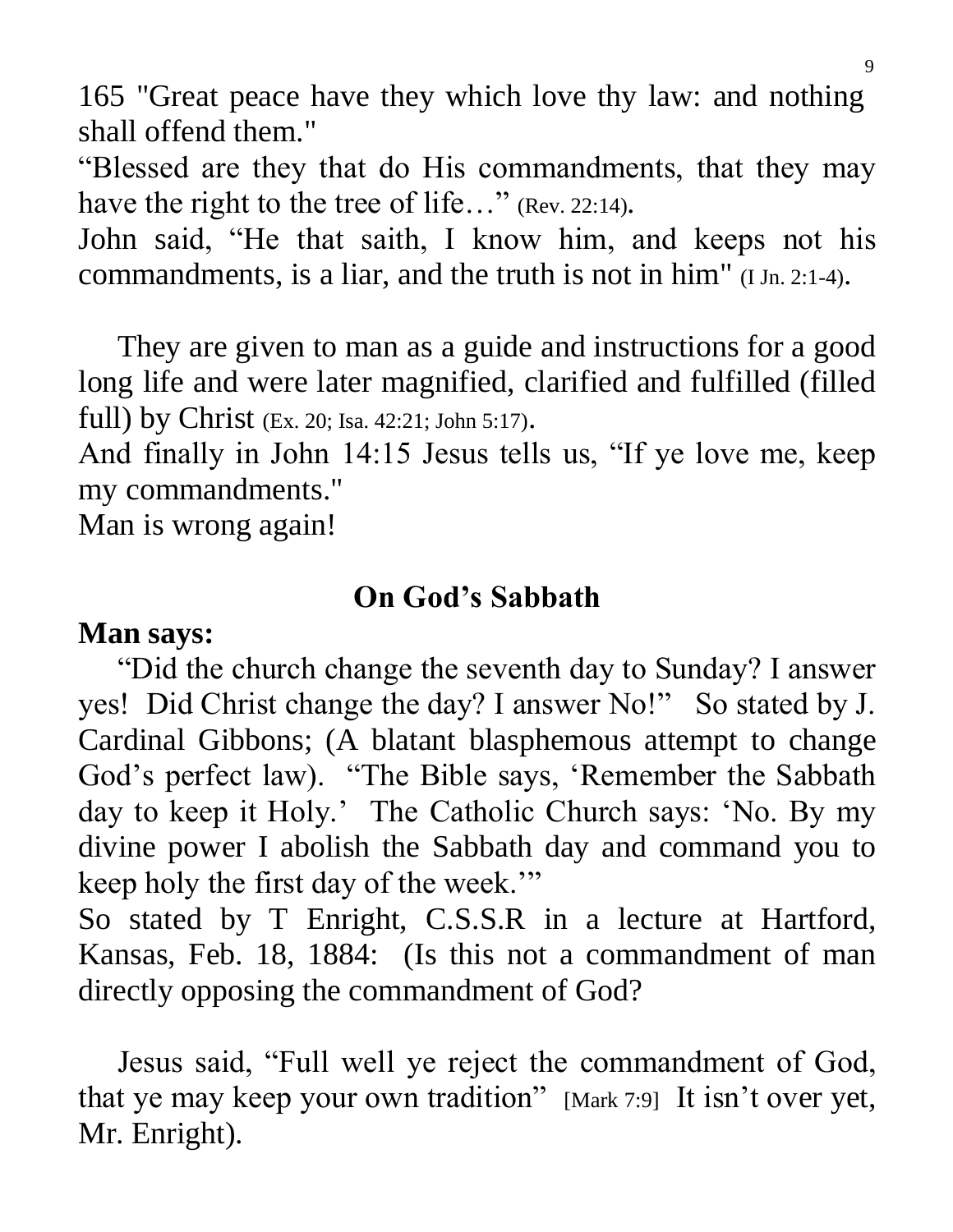#### **But God's word says:**

 "On the seventh day God ended his work, rested and sanctified the seventh day to a Holy purpose." (Gen. 1:1-3). He gave it to His people (Ex. 16:29) and told them to keep it as a perpetual covenant for a sign between him and His people (Ex. 31:16). He then cautioned them to, "Remember the Sabbath day and keep it Holy" (Ex. 20:8). If we, as Christians, claim to be God's people, shouldn't we keep His Sabbath instead of man's? Christ did, the apostles did, and the early New Testament church did until Constantine's edict of 321 A.D. There has always been and there always will be those who keep God's Sabbath (Isa. 66:23).

Man is wrong again!

#### **On God's Annual Feasts and Holy days.**

#### **Man says:**

 These were for the Jews, and only had meaning for them, forgetting the duality of God's prophecies. Christ's followers (Christians) should keep those ancient pagan days that the church "Christianized," days such as, Saturnalia (Christmas), Ashtoreth (Easter), all saints day (Halloween), etc. Even though this is in direct defiance of Deuteronomy 12:30-32. It is interesting to note that Saturnalia is a period of orgiastic unrestrained revelry, and Ashtoreth, also known as Ishtar, Eostre, as well as Easter, is called the queen of heaven and mentioned in I Kings 11:5; & 11, 33; II Kings 23:13. Worshipping Ashtoreth caused Israel to be split into two nations. Also, consider Jeremiah 7:17-20; (causing God's anger) and 10:1-5, (learn not the way of the heathen). Remember too, Ezekiel 8:8-18, particularly verse 18.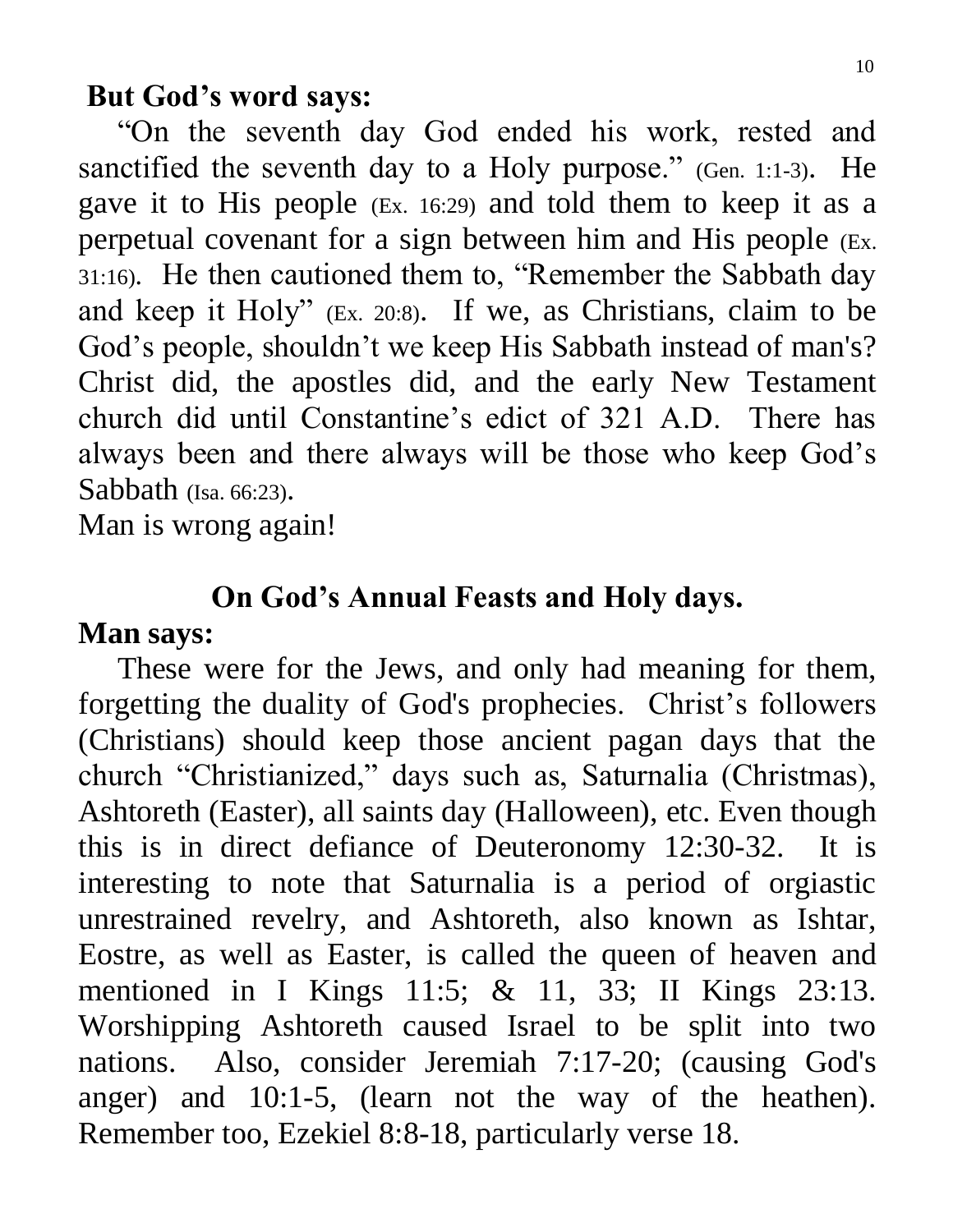#### **But God's word says:**

 "These are the feasts of the LORD, (not the Jews), which ye shall proclaim to be holy convocations" (Lev. 23): The LORD'S Passover - the feast of unleavened bread - the sheaf of the firstfruits - Pentecost - the Feast of Trumpets - the Day of Atonement - the feast of tabernacles - and the Last Great Day. An understanding of these feasts will give one great insight into God's overall plan for the redemption of all things.

 By the way, if you are a sincere Christian, it's easy to prove Jesus was not born on Christmas, neither was He resurrected on Easter Sunday.

Man is wrong again!

#### **On Immortality**

#### **Man says:**

 Man has an immortal soul that lives forever in either heaven, hell, or maybe purgatory, (and therefore, still believes Satan's first Lie, "ye shall not surely die").

#### **But God's word says:**

 "…the King of kings, and Lord of lords; who only hath immortality…" (I Tim. 6:15-16).

Paul agrees, "Now this I say, brethren, that flesh and blood cannot inherit the kingdom of God; neither doth corruption inherit incorruption. Behold, I shew you a mystery; We shall not all sleep, but we shall all be changed, In a moment, in the twinkling of an eye, (when?) at the last trump: for the trumpet shall sound, and the dead shall be raised incorruptible, and we shall be changed. For this corruptible must put on incorruption,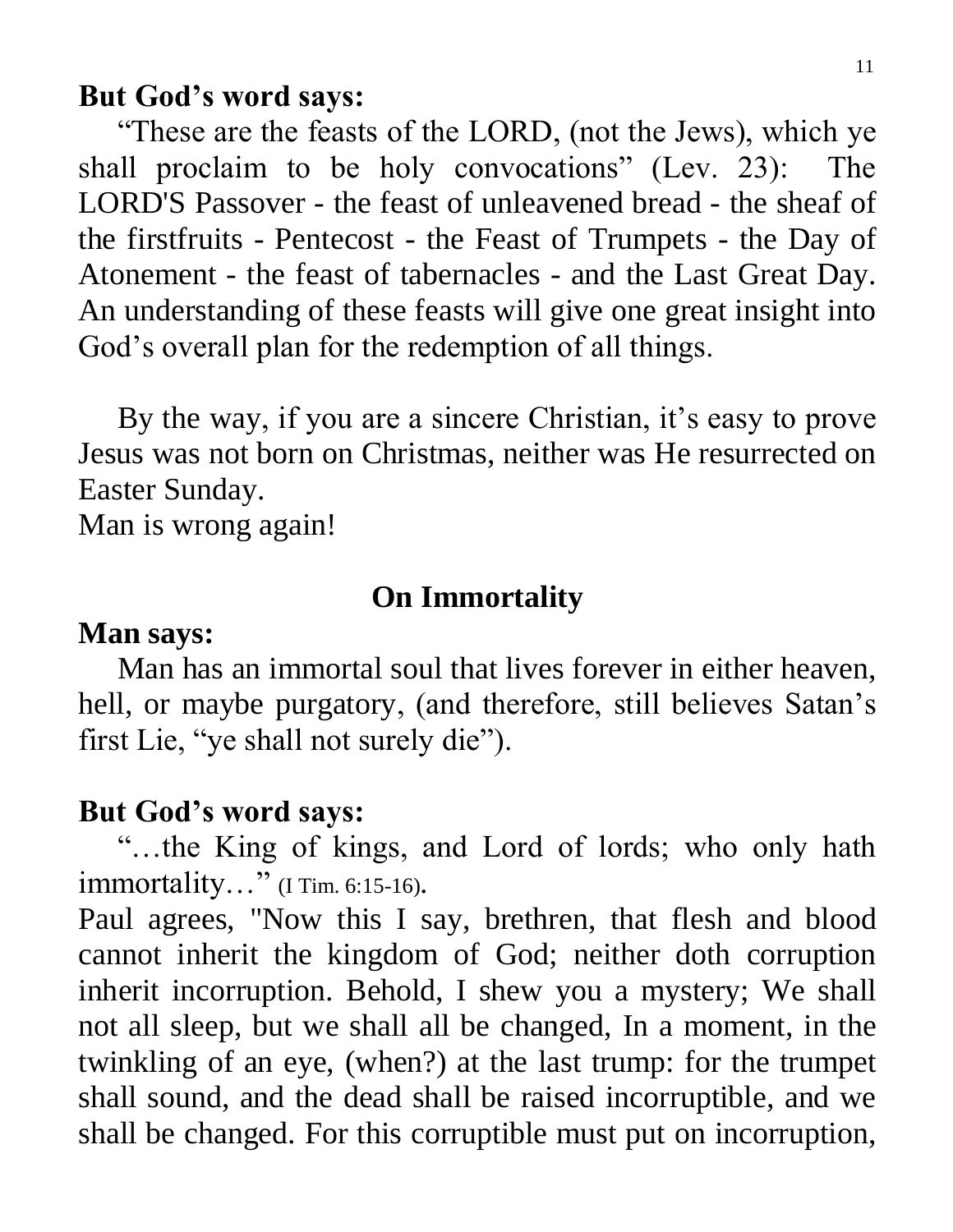and this mortal must put on immortality" (I Cor. 15:53). We simply don't have it yet. Jesus said, "That which is born of the flesh is flesh; and that which is born of the Spirit is spirit." (John 3:6). Jesus was describing two entirely different beings. Man is wrong again!

## **On Death**

### **Man says:**

 The dead are fully conscious and are in heaven, hell or purgatory and are aware of happenings on earth. Even in certain rare cases influencing or making actual contacting With the living. (Again, still believing Satan's lie about death).

### **But God's word says:**

 Death is like a deep sleep. Dan. 12:2; Jn. 11:12-14; Acts 13:36; Ps. 13:3; II Sam. 7:12, etc. Shouldn't sleep have the same meaning in the Bible as it does in the dictionary?

The patriarch David is both dead and buried and still in his grave (Acts 2:29), and he is not ascended into heaven (Acts 2:34). "For the living know that they shall die: but the dead know not any thing" (Eccl. 9:5).

"And no man hath ascended up to heaven, but he that came down from heaven, even the Son of man which is in heaven" (John 3:13).

Man is wrong again!

## **On Hell**

### **Man says:**

 Hell is a place of fire and brimstone where the wicked and those who refused, or even never had an opportunity to accept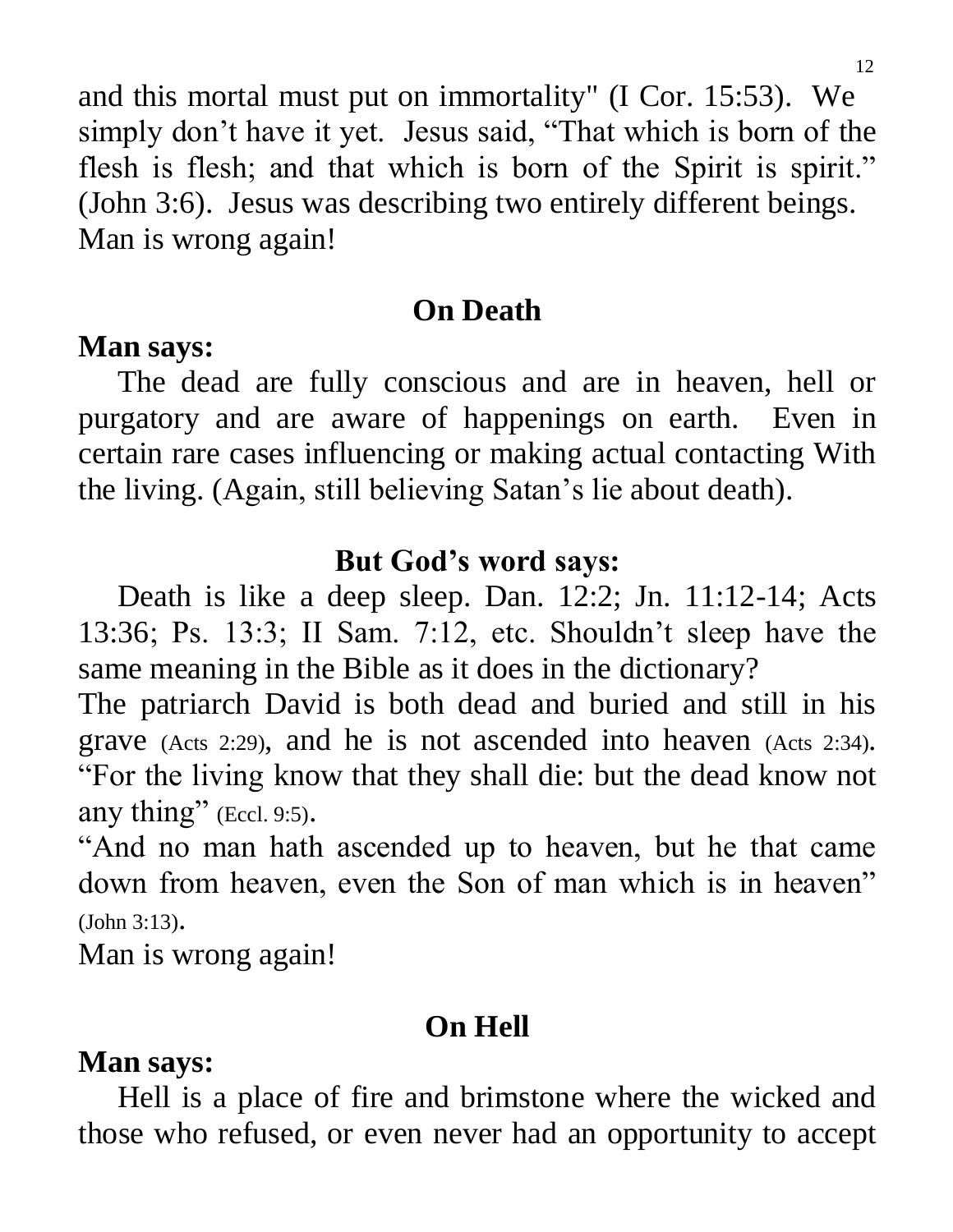Christ, will live forever in eternal suffering and punishment. However, some say there may be a special place reserved for those to young to understand, they just don't quite make it to heaven.

### **But God's word says:**

 The three hells as described in the original Hebrew and Greek Bible are:

 1) The hell of Gehenna: the Valley of Hinnom, the city dump where fires were kept burning continually. But, they are not still burning and the worms that never die became flies and flew away. Jesus frequently used Gehanna to symbolize the lake of fire of the final judgment, from which there is no resurrection.

 2) The hell of Sheol or Hades: the state of the dead, the grave or pit where the dead sleep as in a coma-like state until their resurrection. Sheol or Hades never refers to the lake of fire. (See Ps.6:5; Ps. 146:4; Ps. 115:17; Ecc. 9:5-6).

 3) The hell of Tartarus, which has nothing to do with man. "... God spared not the angels that sinned, but cast them down to hell (tartarus), and delivered them into chains of darkness, to be reserved unto judgment" (II Pet. 2:4).

Man is wrong again!

## **On Baptism**

## **Man says:**

 It can be done by sprinkling of holy water or by dunking. Some believe it can be done by or for others without a freewill decision on their part, such as baptizing for the dead or babies, as if to get them ready for, or nearer to, salvation. But how can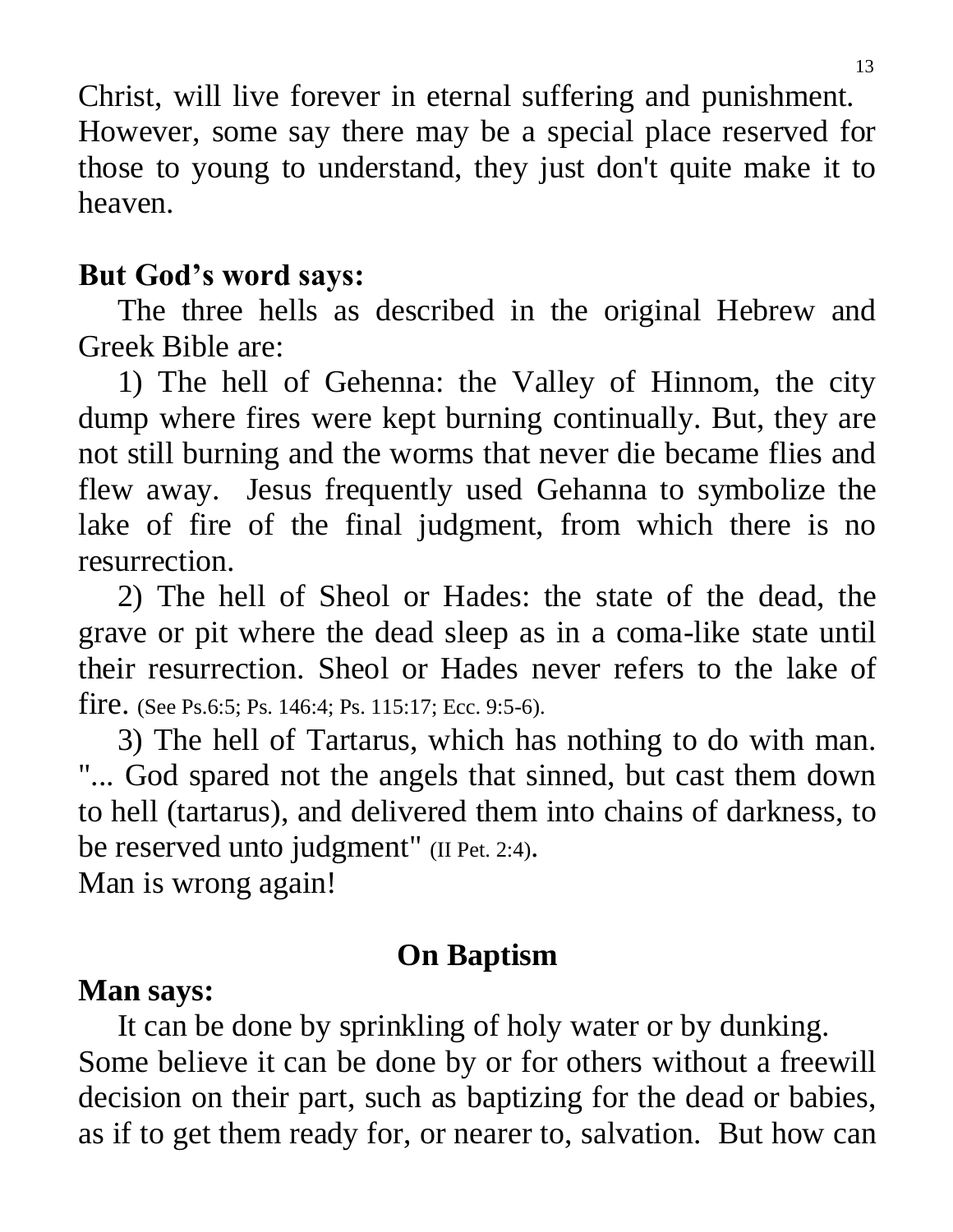that be if they have no knowledge of what's going on? There would be no commitment or repentance or belief from the person being baptized.

## **But God's word says:**

 It is to be a purposeful, freewill decision, after repentance and belief in Christ (Heb. 6:1-3; Luke 3:2-3). It is to be done by total immersion signifying death burial and resurrection as illustrated in John 3:23, "…because there was much water there, and they came, and were baptized."

Man is wrong again!

## **On the Physical Appearance of Jesus**

## **Man says:**

 He is typically pictured with very long blond hair, long effeminate hands, a rather sickly expression and a halo over His head. (Very atypical of a common Jew in appearance).

## **But God's word says:**

 "For [the Servant of God] grew up before Him like a tender plant, and like a root out of dry ground; He has no form or comeliness [royal, kingly pomp], that we should look at Him, and no beauty that we should desire Him" (Isa. 53:2 AMP). Jesus' appearance was like any ordinary Jew and certainly there was no halo over his head. Consider also I Corinthians 11:14, "Doth not even nature itself teach you, that, if a man have long hair, it is a shame unto him?"

Man is wrong again!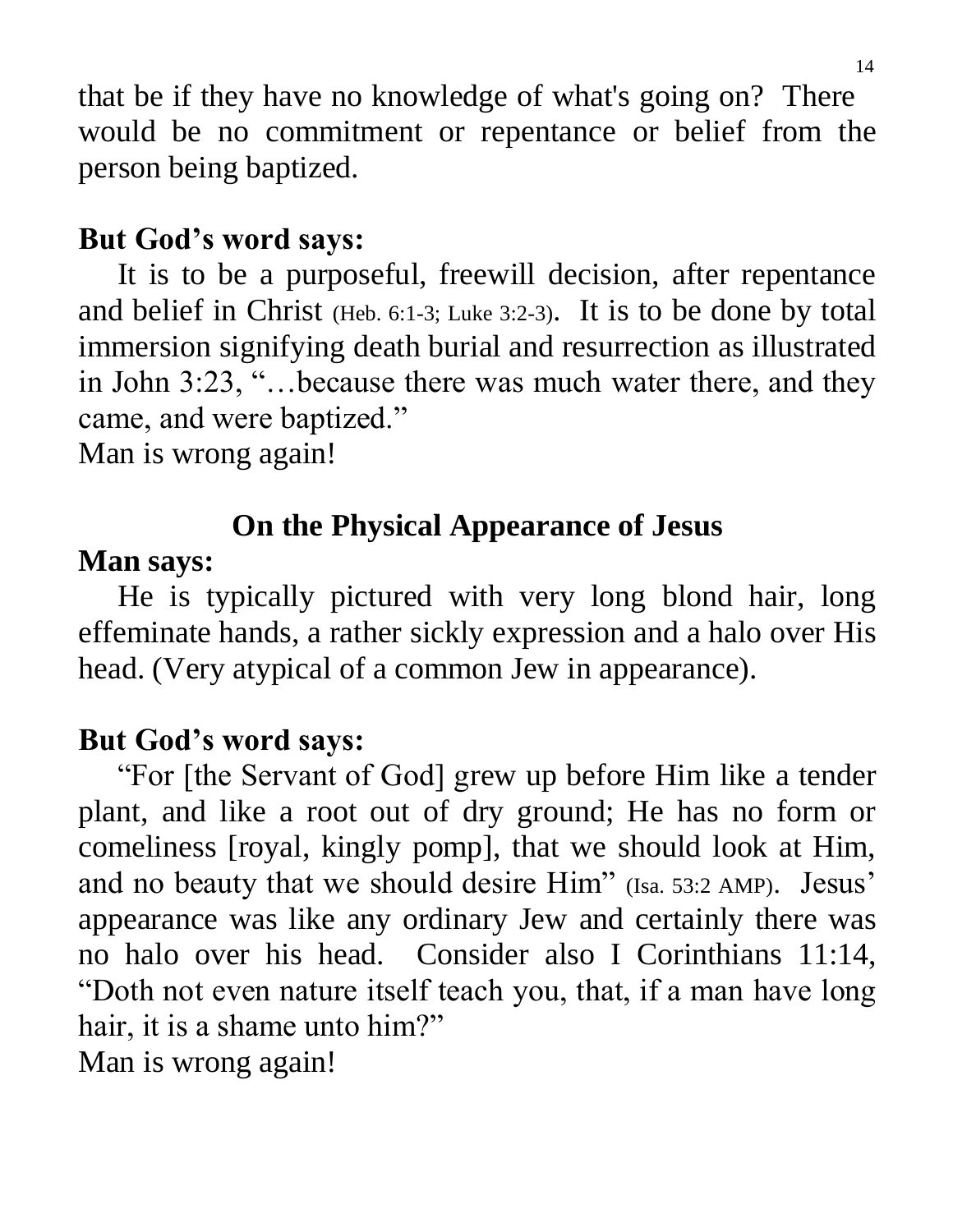## **On the Crucifixion**

#### **Man says:**

 Christ was crucified on "good" Friday afternoon and resurrected Easter Sunday at sunrise (the day of the pagan god, Ashtoreth), but should never be confused with or observed on the same day as the Jewish Passover (ignoring that Christ is our Passover). (Therefore, being in the heart of the earth only a part of Friday, all of Saturday, and a part of Sunday, but only two nights, thus, proving to the world that the Easter Sunrise service is honoring the ancient god Ashtoreth, not Christ. Are they not preaching another Jesus (II Cor. 11:4)? Consequently, confusing the most important event in the history of man, the Passover.

### **But God's word says:**

 Christ was crucified on Passover the 14th of Nisan, which fell on a Wednesday that year. And was resurrected toward the end of the Sabbath, thus, proving to the world that He was the Messiah by His statement in Matthew 12:39-40. "…there shall no sign be given to it, but the sign of the prophet Jonas: For as Jonas was three days and three nights in the whale's belly; so shall the Son of man be three days and three nights in the heart of the earth." The Friday crucifixion, Sunday resurrection does not fulfill the only sign that Jesus gave that He was the Messiah.

 Calling something by a different name does not change its character; nor does "Christianizing" a pagan deity. Easter is still a pagan goddess and an abomination to God. Man is wrong again!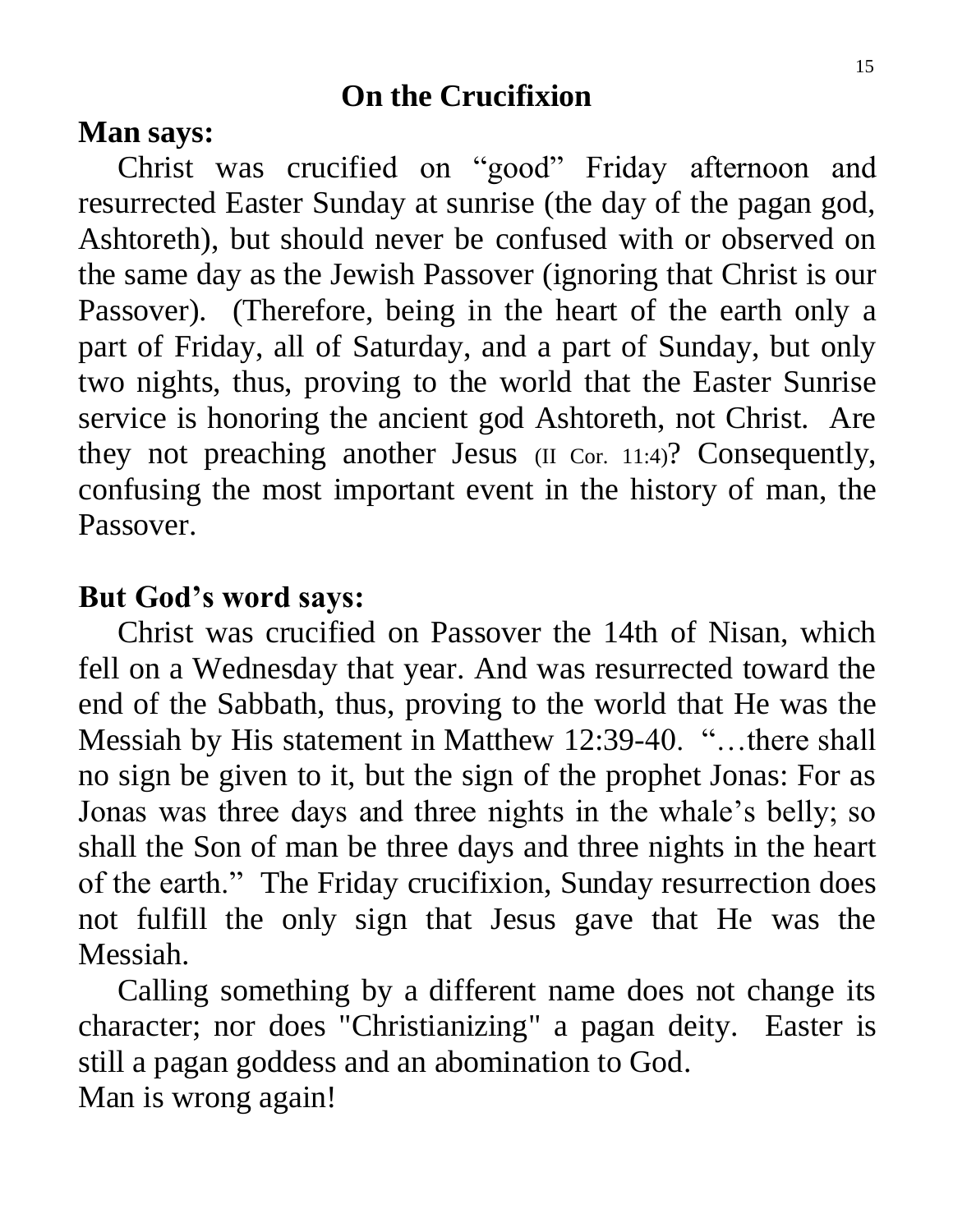### **On Being Born Again**

#### **Man says:**

 Upon giving your life to Christ you are born again. (But how can that be, you are still flesh and blood and certainly not a spirit being? Do you fit the description that Jesus gave to Nicodemus; can you move about like the wind? Have you left your mortal body and now an immortal spirit being? Are you still capable of sinning, do you slipup once in a while? If so, then your corruptible physical body has not yet put on the incorruptible, immortal, spiritual body that both Jesus and Paul described when you are born again (I Cor. 15).

### **But God's word says:**

 Jesus explained to Nicodemus what being born again meant in John 3:3-8. By illustrating the difference between a physical being and a spiritual being, and stressing the fact that a physical being cannot enter, or even see the Kingdom of Heaven. To enter the kingdom of Heaven, you must be born into it as a spirit being. Until that happens you may be begotten of God, but you are born at your resurrection.

 In I Corinthians 15:50 Paul repeats Christ's statement that flesh and blood cannot inherit the Kingdom of God, then goes on to explain that after we die we will be born into the Kingdom by a spiritual resurrection at His coming (I Thess. 4:14- 17). Read Paul's description of a born again individual in I Corinthians 15.

 Being begotten (Greek "gennao" is used to define entire gestation process) is not the same as being born any more than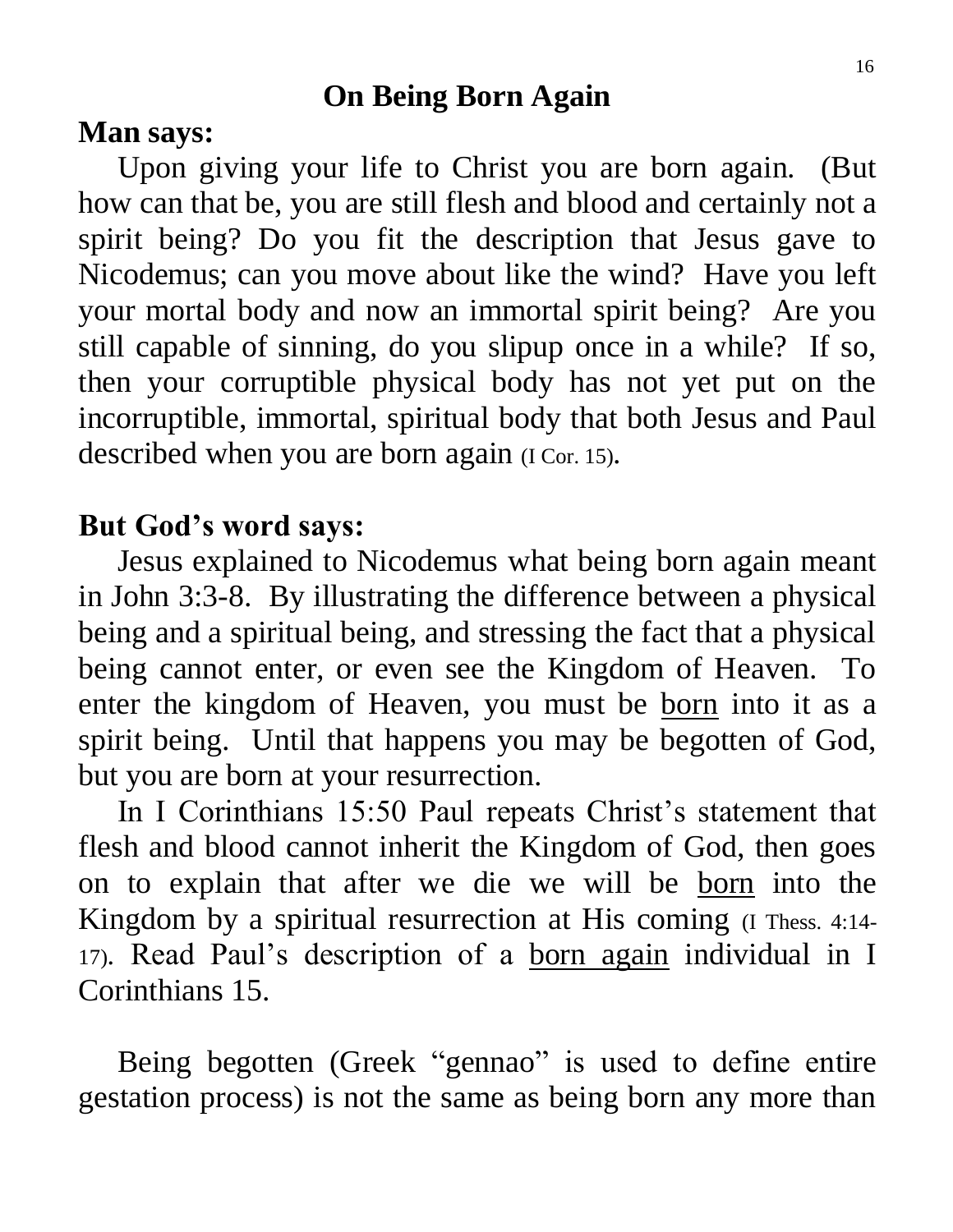at the time a baby is conceived it is also born. Jesus said, "You must be born again!" Why not believe Him? Man is wrong again! Gestation

### **On Grace**

## **Man says:**

 Once saved always saved. Regardless of how much you continue in sin, once you have accepted Jesus Christ as your savior grace will save you. It is simply impossible for you to sin beyond the reach of grace whether you repent or not. So, don't be overly concerned about those little peccadilloes in your life, you are not under the law. Remember God loves the sinner, and He died on the cross for you. You are redeemed.

## **But God's word says:**

 "What then? Shall we sin, because we are not under the law, but under grace? God forbid. Know ye not, that to whom ye yield yourselves servants to obey, his servants ye are to whom ye obey; whether of sin unto death, or of obedience unto righteousness" (Rom. 6:15-16)? How can a servant of sin be a citizen of the Kingdom of God?

 We read in Hebrews: "For it is impossible for those who were once enlightened, and have tasted of the heavenly gift, and were made partakers of the Holy Ghost, And have tasted the good word of God, and the powers of the world to come, If they shall fall away, to renew them again unto repentance; seeing they crucify to themselves the Son of God afresh, and put him to an open shame" (Heb. 6:4-6). Also, "For if we sin willfully after that we have received the knowledge of the truth, there remains no more sacrifice for sins, But a certain fearful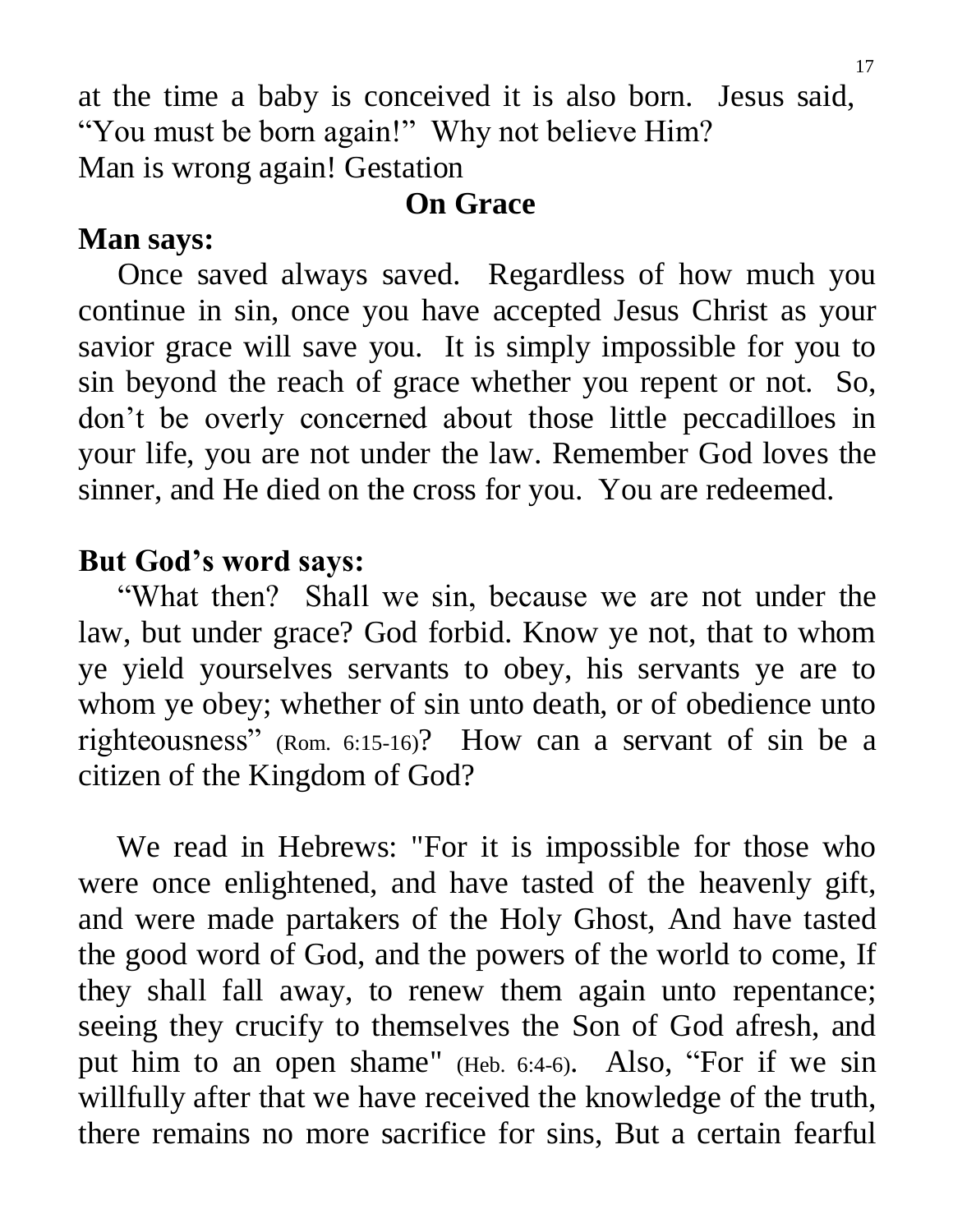looking for of judgment and fiery indignation, which shall devour the adversaries" (Heb. 10:26-27). Also see Romans 1:21-32.

# **And So, Man Is Wrong Again!**

 In view of all these discrepancies (and many more not mentioned) is it any wonder why God warned, "Come out of her, my people, that ye be not partakers of her sins, and that ye receive not of her plagues" (Rev. 18:4)?

#### **A warning to the Brethren:**

 "Beloved, it was needful for me to write unto you, and exhort you that ye should earnestly contend for the faith, which was once delivered unto the saints. For there are certain men crept in unawares, who were before of old ordained to this condemnation, ungodly men, turning the grace of our God into lasciviousness, and denying the only Lord God, and our Lord Jesus Christ" (Jude 3-4).

 Titus tells us how those, even while professing God, deny Him. "They profess that they know God; but in works they deny him, being abominable, and disobedient, and unto every good work reprobate" (Titus 1:16).

 Jesus warned of many coming in His name (under the banner of His name), deceiving many, and of False Christs, even performing miracles, that would come in the latter days. Jude warned of the many who would sneak in unawares. Peter warned of false prophets and teachers, and that the way of truth would be evil spoken of. Are we forewarned?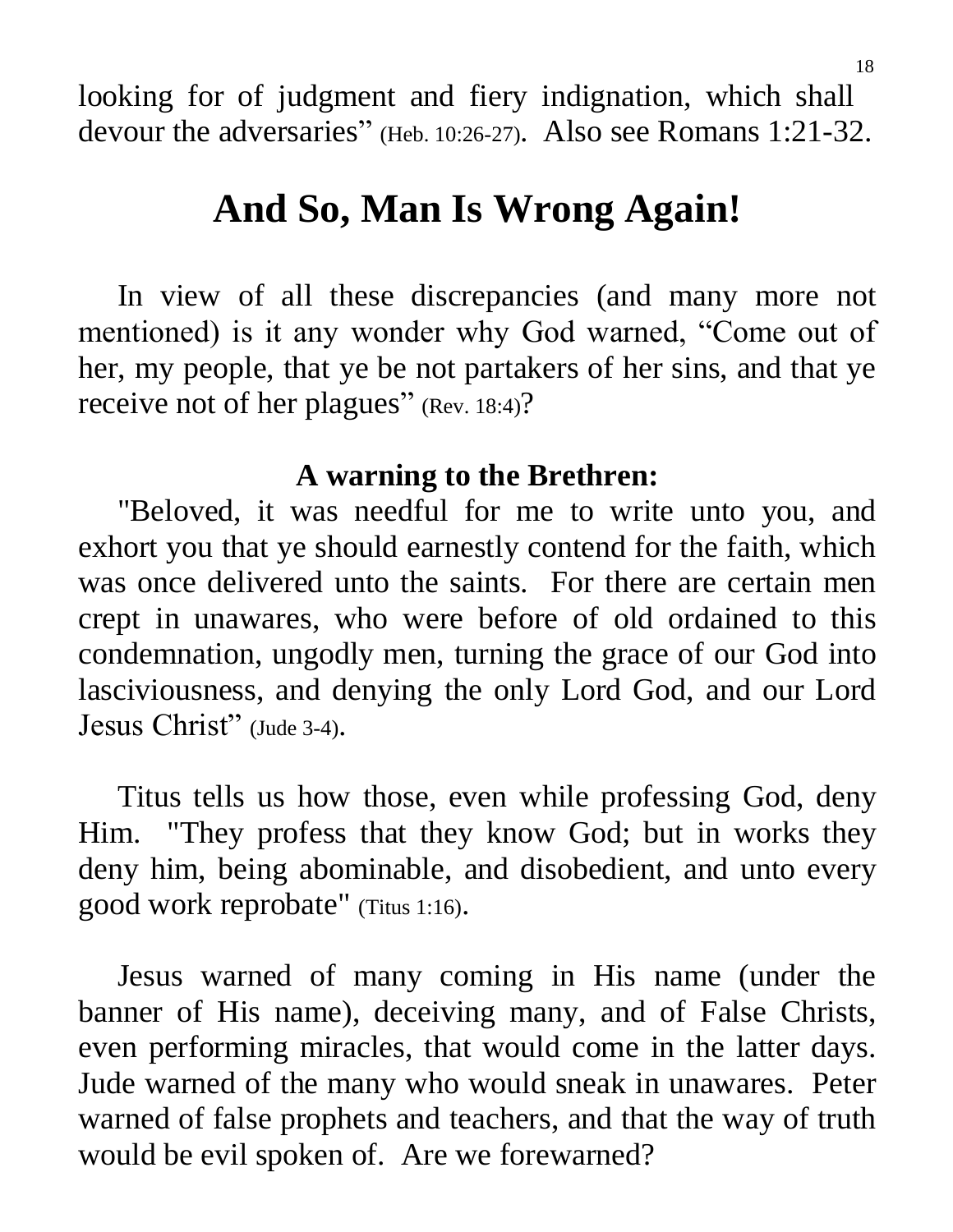Who do you suppose Jesus was talking to when He said, "Not every one that saith unto me, Lord, Lord, shall enter into the kingdom of heaven; but he that doeth the will of my Father which is in heaven. Many will say to me in that day, Lord, Lord, have we not prophesied in thy name? and in thy name have cast out devils? and in thy name done many wonderful works? And then will I profess unto them, I never knew you: depart from me, ye that work iniquity" (Matt. 7:21-23).

 These were claiming to have done great works in His name, and I'm sure they appeared to be very righteous. Just as it was in Jeremiah's day, the principal cause of the problem is the ministers, the teachers, and those in authority over the brethren. Remember that Satan appears as an angel of light and his ministers as ministers of righteousness.

 Brethren let us diligently guard against, remove and forever keep the leaven of this world out of our lives. Never compromise God's truth; never put tradition over God's law; and never turn to fables. Always nourish a sincere love of God's truth.

 Consider what God has in store for those who do not have a love for the truth. Read it in II Thessalonians 2:10-12. "… because they received not the love of the truth, that they might be saved. … God shall send them a strong delusion, that they should believe a lie. That they all might be damned who believed not the truth, but had pleasure in unrighteousness."